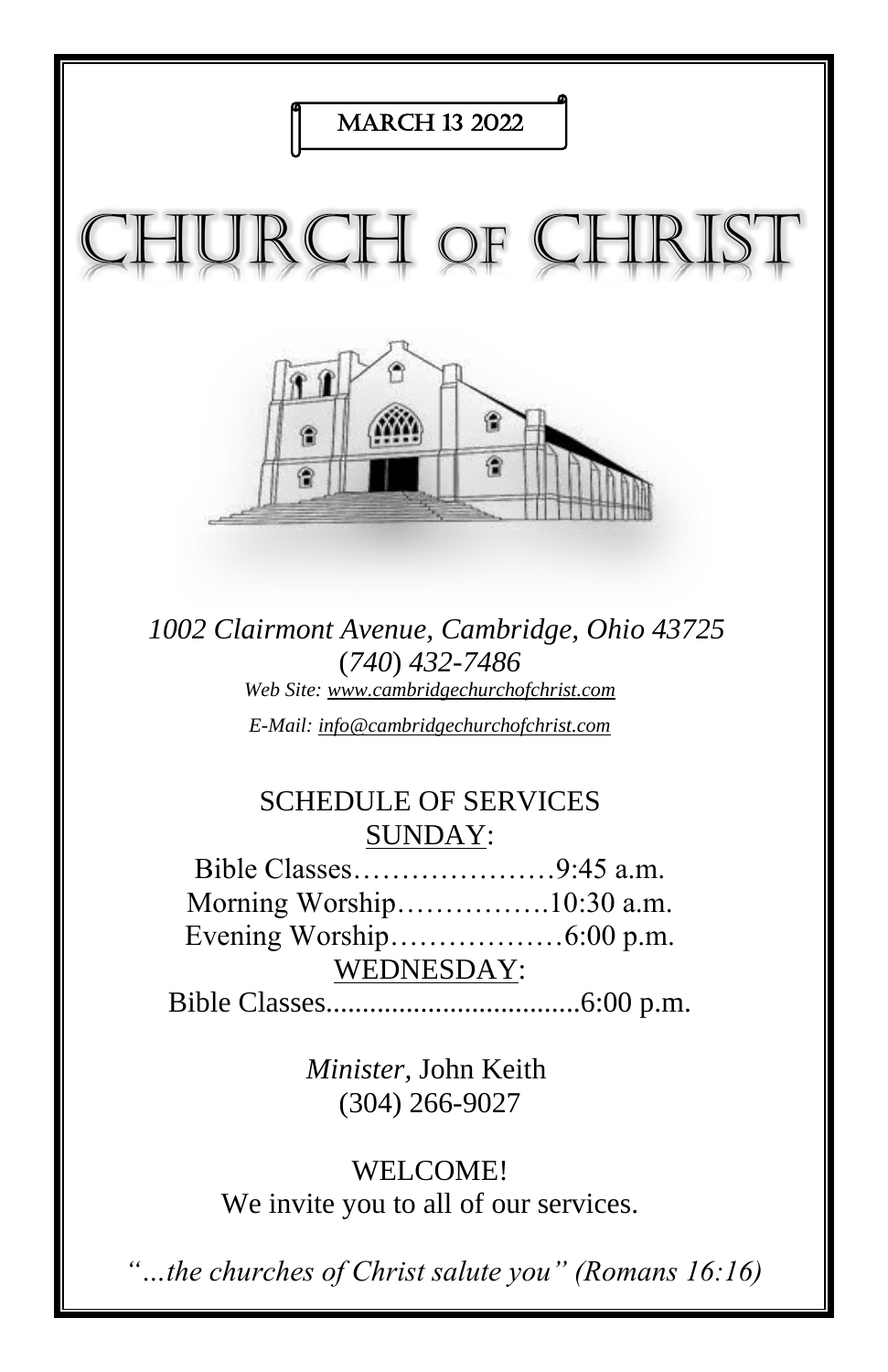### **GETTING WISDOM** Gary C. Hampton

Wisdom is something everyone would like to have but few possess. That is partly true because it involves hard work and learning from our mistakes. Still, it is a worthy goal. There are some steps we can take to begin getting wisdom. Those who would have wisdom must seek it through prayer. "If any of you lacks wisdom, let him ask of God, who gives to all liberally and without reproach, and it will be given to him" (James 1:5; Psalm 119:18). Most of us understand that asking God for food does not eliminate the need for work (Matthew 6:11; 2 Thessalonians 3:10). Neither does asking God for wisdom eliminate the need for work. Two things are included in that work.

First, go to the source to have wisdom. The wise man spoke about the search for wisdom, likening it to the search for treasure. He pointed to its source when he said, "For the Lord gives wisdom; From His mouth come knowledge and understanding" (Proverbs 2:3-6). The Psalmist declared, "You, through Your commandments, make me wiser than my enemies; For they are ever with me" (Psalm 119:98).

Second, recognize wisdom is acquired through self-exertion in the form of study. The wise man instructed his son, "So that you incline your ear to wisdom, And apply your heart to understanding" (Proverbs 2:2). The blessed man is the one whose "delight is in the law of the Lord, And in His law he meditates day and night" (Psalm 1:1-2). Paul told Timothy to "Be diligent to present yourself approved to God, a worker who does not need to be ashamed, rightly dividing the word of truth" (2 Timothy 2:15).

Resolve today to get wisdom. Pray about it. Go to God, not men, to find it. Make reading and thinking on the Bible a daily habit.

(Bro. Hampton preaches for the Siwell Rd. church of Christ in Jackson, MS.)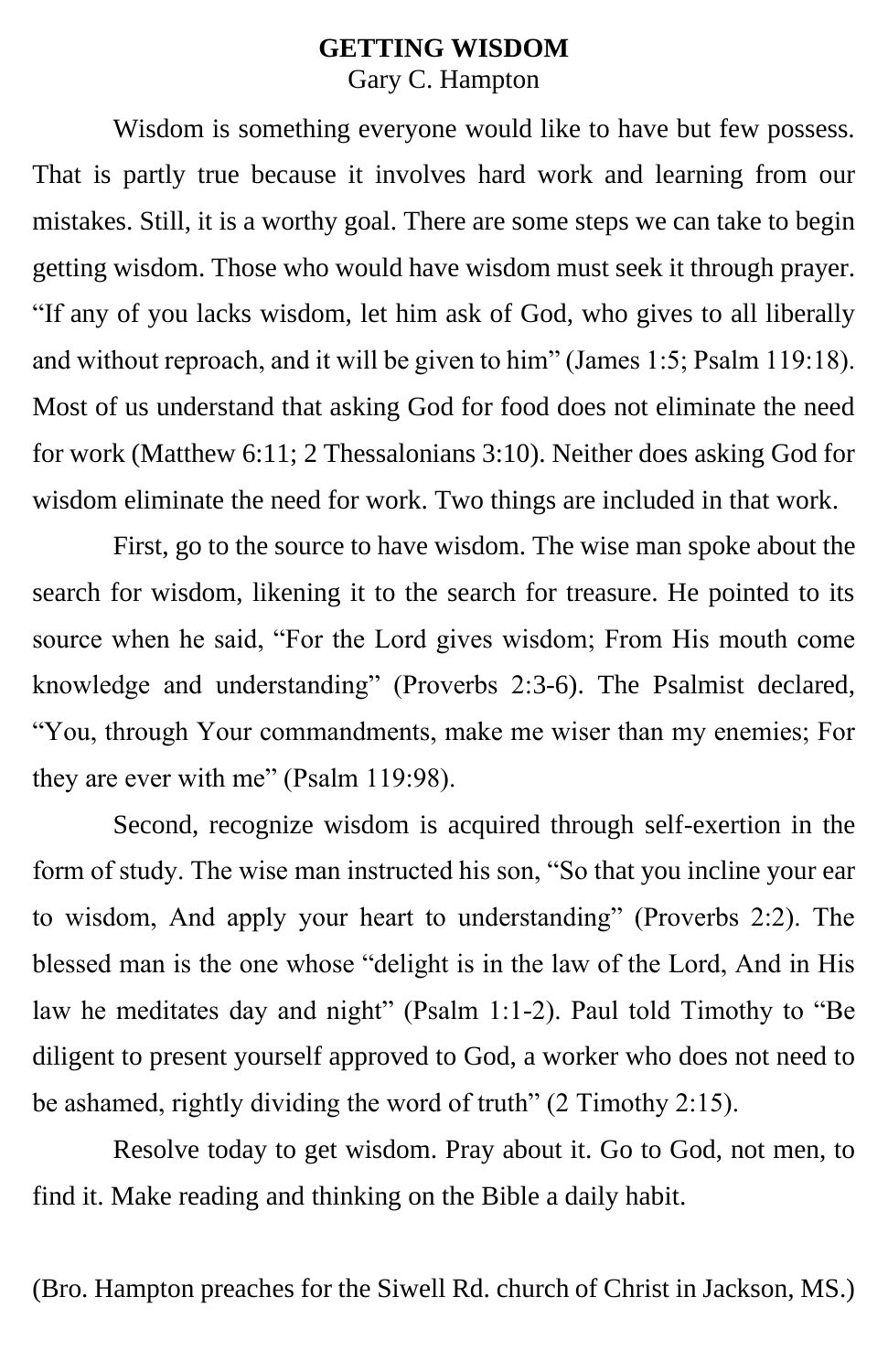#### **BAD COMPANY**

#### **INTRODUCTION**: **Proverbs 1:10-16**

- 1. "The wisdom written in Proverbs was inspired by God centuries ago but still holds relevance today for all who are trying to make prudent decisions and lead lives that point others in the direction of Christ<sup>"</sup> (Denny Petrillo TfT Aug. 2021, p.3)
- 2. Solomon, the wisest mortal to ever live (1 Ki. 3:12) had many important topics to teach, but he felt the need to start by addressing issues regarding one's associates.

#### **I. OUR FRIENDS CAN DETERMINE OUR INTERESTS (10)**.

- A. Solomon knew that his son *could* be swayed by another whom he liked and or respected; humans have that tendency.
- B. The music our kid's friends like may become they music our kids like; what if it is dark and vulgar music?
- C. What if our kids hang out with sinful kids; what will happen to our kids? Solomon knew that if his son chose sinful friends, they could destroy his son's interest in God and things holy & righteous.
- D. Examples:
	- 1. Rehoboam, son of Solomon (1 Ki. 12).
	- 2. Simon Peter (Jn. 21:3). What if Peter had chosen to get drunk, or high"????

#### **II. OUR FRIENDS CAN SHAPE OUR CHARACTER (11-14)**.

- A. Solomon feared who his son might choose for friends and what they might want to do.
	- 1. Robbing and shed innocent blood (11; cf. 6:17).
	- 2. How does one come to be this way?
	- 3. Solomon knew his son *could* become like them.
- B. Paul had an inspired piece of advice: (1 Cor. 15:33).
	- 1. Some think they are too strong to fall to temptation (1 Cor. 10:12).
	- 2. Such is the wisdom of the world (1 Cor. 1:25).
- **III. OUR FRIENDS CAN HAVE POWER OVER US (13)**: The power lies within the anticipated rewards; look what his friends are offering him.
	- A. Peer Pressure is powerful!
		- 1. Adam & Eve (Gen. 3:1-4).
		- 2. Aaron & The Golden Calf (Exo. 32:1f).
		- 3. Peter (Mt. 26:69-75).
	- B. Peer Pressure is Recognizable
		- 1. It tries to get us to do things we know are wrong (Psa. 1:1-2). EX: Adam  $\&$ Eve
		- 2. It tries to get us to please man Rather than God (Gal. 1:10). EX: Aaron
		- 3. It wants to lie to escape difficult circumstances; EX: Peter.
	- C. Peer Pressure is defeatable.
		- 1. We need to make friends with people who are going to help us get to Heaven, rather than drag us to Hell with them.
		- 2. We must strive for environments that enable us to pursue righteousness.
		- 3. Study God's word; learn about people like: Daniel (Dan. 1:8); Shadrach, Meshach, and Abednego (Dan. 3:16-18).